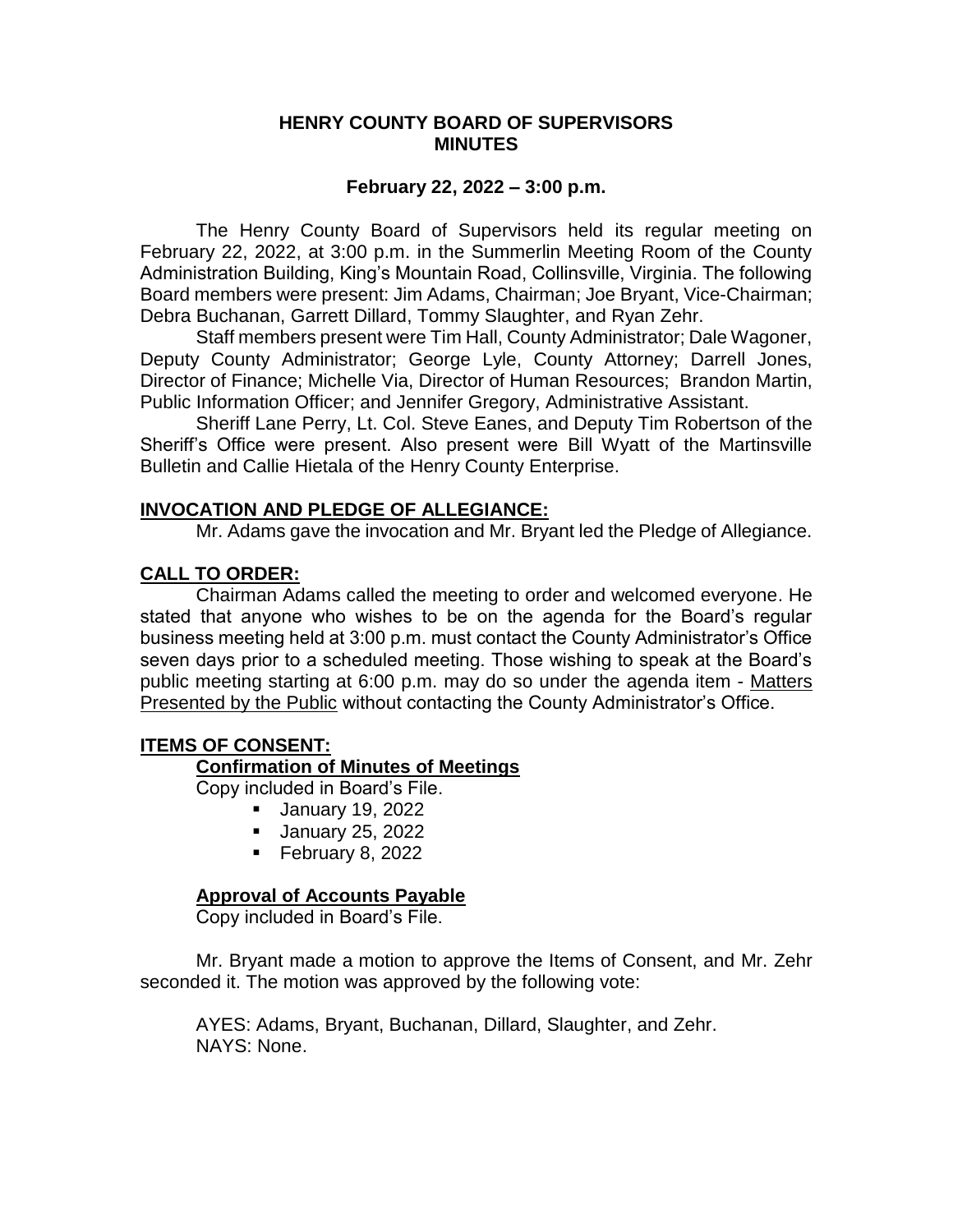# **MATTERS PRESENTED BY THE PUBLIC**

Doug Stegall from the Collinsville District addressed the Board, expressing his opposition to the City's efforts to revert to a town and his disapproval of the Board of Supervisors and Henry County Public School Board members being eligible to receive health insurance benefits from the County.

# **REPORT ON DELINQUENT TAX COLLECTION EFFORTS**

Mr. Grindstaff noted that 89.71% of 2021 real estate taxes had been collected. Since January 1, 2022, TACS has collected approximately \$46,920.51. There were 35 VRW stops collected in January 2022, and 29 were collected in February 2022.

# **MONTHLY UPDATE FROM THE MARTINSVILLE-HENRY COUNTY ECONOMIC DEVELOPMENT CORPORATION**

Ms. Sarah Hodges, Director of Tourism and Talent Development of the Martinsville-Henry County Economic Development Corporation, was present to make the monthly update to the Board. In addition, Ms. Hodges reviewed a summary of activities by division.

# **ADDITIONAL APPROPRIATION RE: ASSET FORFEITURE FUNDS – SHERIFF'S OFFICE**

Mr. Hall stated that Sheriff Lane Perry is asking the Board to appropriate \$10,500 received from State Asset Forfeiture funds to purchase investigative software. The Sheriff has indicated that funds will provide access to technology that will assist investigators in solving various incidents.

On a motion by Mr. Zehr and seconded by Ms. Buchanan, the Board approved the additional appropriations of \$10,500 from asset forfeiture funds for software by the following vote:

AYES: Adams, Bryant, Buchanan, Dillard, Slaughter, and Zehr. NAYS: None.

#### **AWARD OF CONTRACT RE: AMBULANCE RE-CHASSIS ---- PUBLIC SAFETY**

Mr. Hall said Public Safety Director Matt Tatum is asking the Board to award a contract for \$154,295 to Vest Sales and Service, Inc. of Check, VA, for the rechassis of an existing 2016 ambulance to a new Dodge RAM 5500. In addition, Mr. Tatum is asking the Board to approve Vest Sales and Services as the sole source vendor for this work. Additional information is outlined in Mr. Tatum's memorandum attached. Funding for this item is included in the FY'22 budget.

On a motion by Mr. Bryant and seconded by Mr. Zehr, the Board approved the sole-source contract for an ambulance re-chassis of \$154,295 to Vest Sales and Service, Inc. by the following vote: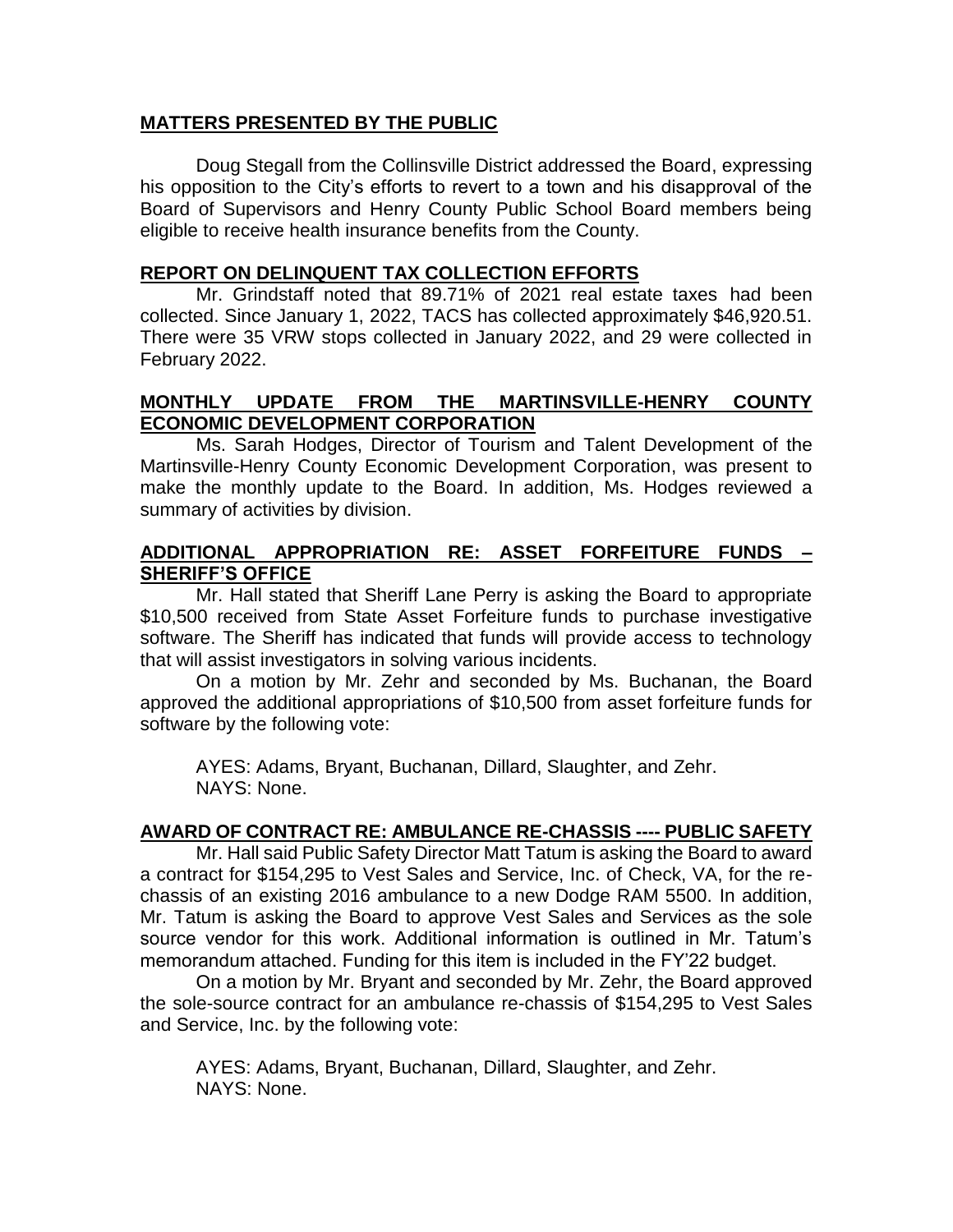# **DISCUSSION OF NEW STATE AND FEDERAL VOTING DISTRICTS – DAWN STULTZ-VAUGHN, GENERAL REGISTRAR**

Ms. Dawn Stultz-Vaughn updated the Board on changes to the state and federal voting districts for 2022.

# **CONSIDERATION OF WAIVER REQUEST FOR A SPLIT VOTING PRECINCT – GENERAL REGISTRAR**

Mr. Hall said the Virginia General Assembly requires each voting precinct to be wholly contained within a single congressional district, Senate District, House of Delegates district, and local districts. However, a locality may request a waiver in specific circumstances. For example, precinct 603 Ridgeway #1 contains the Town of Ridgeway, constituting a split precinct, as some voters reside within the town limits, and others do not. General Registrar Dawn Stultz-Vaughn is asking the Board to approve a split precinct waver for Precinct 603 Ridgeway #1 and the Town of Ridgeway.

On a motion by Mr. Zehr and seconded by Mr. Dillard, the Board approved the split precinct waiver for Precinct #603 Ridgeway #1 and the Town of Ridgeway, and request the Henry County General Registrar submit this information to the Department of Elections by the following vote:

AYES: Adams, Bryant, Buchanan, Dillard, Slaughter, and Zehr. NAYS: None.

# **CONSIDERATION OF RESOLUTIONS FOR BRIDGE MEMORIALS TO HONOR FALLEN POLICE OFFICERS**

Mr. Hall said at the Board's request, Staff worked to identify bridges in the County to name in honor of seven local law enforcement officers who died in the line of duty. Staff has prepared resolutions listing the recommended locations for the Board's consideration. Upon the Board's approval, the resolutions will be forwarded to the Commonwealth Transportation Board for further review and approval in accordance with Section 33.2-213 of the Code of Virginia.

On a motion by Mr. Slaughter and seconded by Ms. Buchanan, the Board approved the resolutions to be forwarded to the Commonwealth Transportation Board (Copies included in Board's file) by the following vote:

AYES: Adams, Bryant, Buchanan, Dillard, Slaughter, and Zehr. NAYS: None.

# **INFORMATIONAL ITEMS**

# **Comments from the Board**

Mr. Dillard thanked Deputy Tim Robertson for bringing to his attention an issue in the Iriswood District and helping him resolve the issue. Mr. Dillard wanted to recognize February as Black History Month and to thank the people who paved the way for him and others. He also noted that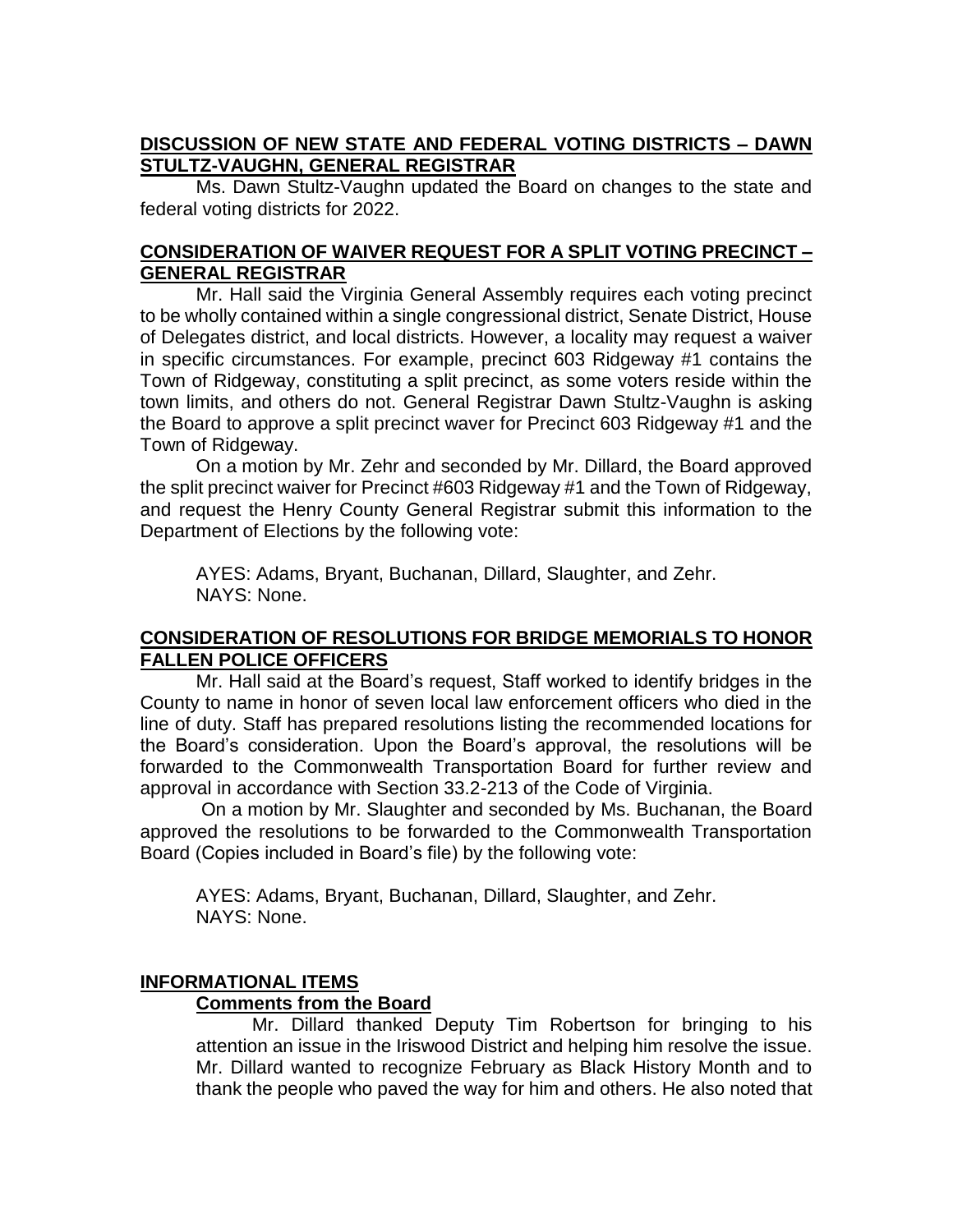March is Women's History Month, and he thanked Debra Buchanan for her leadership on the Board.

Mr. Hall said Senate Bill 173 and House Bill 85 will be voted on in crossover sessions. Budget meetings with department managers will begin on March 1, 2022. Staff will present a proposed County budget to the Board on April 5, 2022, at 5:00 p.m.

### **CLOSED MEETING**

Mr. Slaughter moved that the Board go into a closed meeting at 3:27 p.m. to discuss the following:

- A) §2.2-3711(A)1 for Discussion of Appointees to the Industrial Development Authority and Dan River Alcohol Safety Action Program Board
- B) §2.2-3711(A)7 for Discussion of Pending Legal Matters
- C) §2.2-3711(A)3 for Discussion of Acquisition/Disposal of Real Estate
- D) §2.2-3711(A)5 for Discussion of As-Yet Unannounced Industries

Ms. Buchanan seconded the motion, and it passed by the following vote:

AYES: Adams, Bryant, Buchanan, Dillard, Slaughter, and Zehr. NAYS: None.

#### **OPEN MEETING**

The Board returned to open meeting at 4:37 p.m. on a motion by Mr. Slaughter, seconded by Ms. Buchanan, and it carried by the following vote:

AYES: Adams, Bryant, Buchanan, Dillard, Slaughter, and Zehr. NAYS: None.

#### **CERTIFICATION OF CLOSED MEETING**

Mr. Wagoner read the Certification of the Closed Meeting and took a roll call vote.

Board members voting in the affirmative were Mr. Zehr, Mr. Dillard, Mr. Bryant, Ms. Buchanan, Mr. Slaughter, and Mr. Adams.

Dan River Alcohol Safety Action Program Board – On a motion by Ms. Buchanan and second by Mr. Slaughter, the Board unanimously approved the reappointment of J.R. Powell to a three-year term ending March 31, 2025.

Industrial Development Authority – On a motion by Mr. Bryant and second by Mr. Zehr, the Board unanimously re-appointed Rodney Thacker and Wesley Caviness to four-year terms ending March 31, 2026.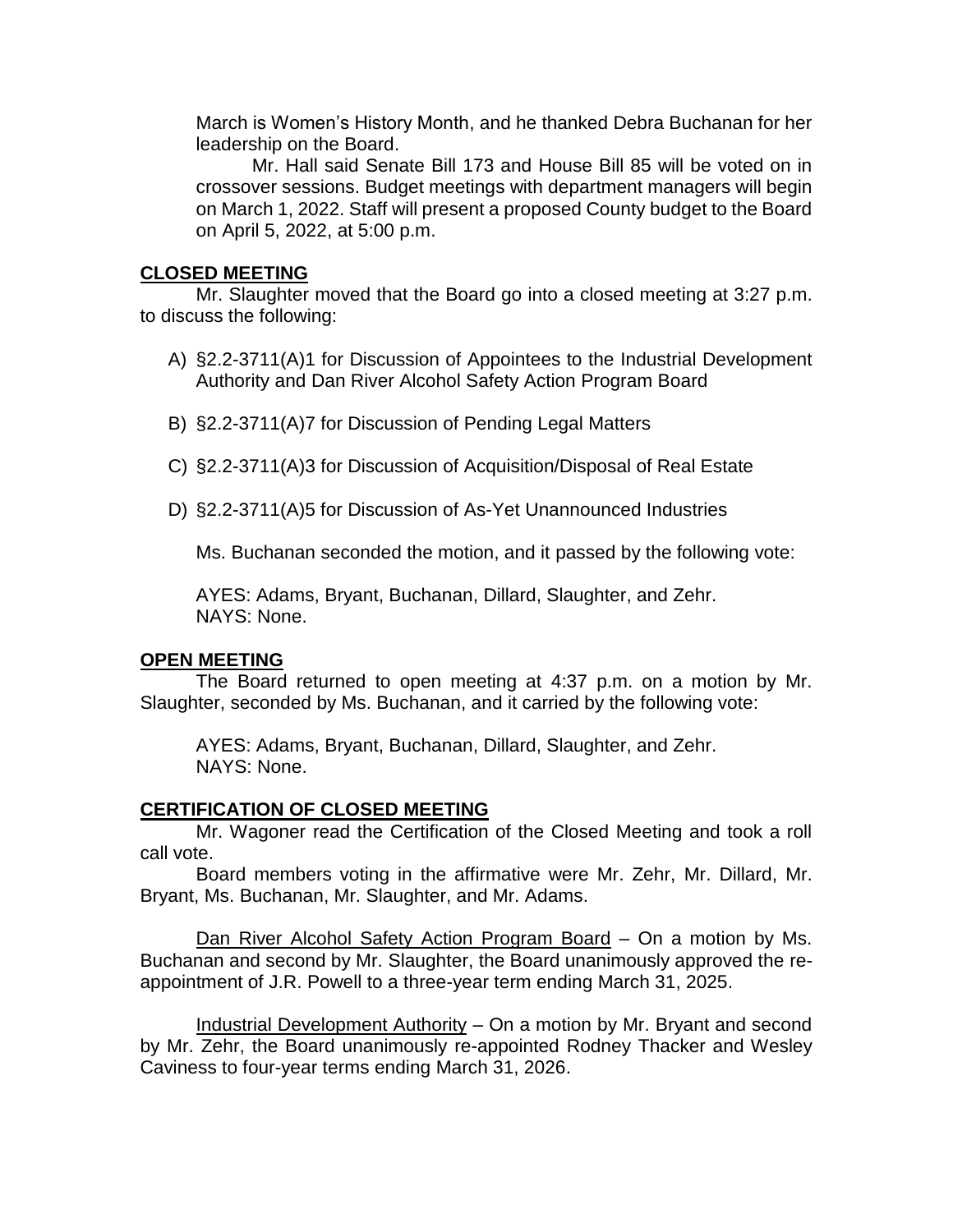Mr. Adams recessed at 4:40 p.m. until the 5:00 p.m. joint budget meeting with School Board.

# **JOINT SESSION WITH SCHOOL BOARD**

Chairman Adams called the Board of Supervisors meeting back to order at 5:00 p.m. from a brief recess and welcomed everyone.

School Board Chairman Thomas Aucker called the Joint Budget Meeting to order at 5 p.m.

Members of the School Board present were Chairman Thomas Aucker, Vice-Chairman Teddy Martin, Elizabeth Durden, Terri Flanagan, Ben Gravely, Cherie Whitlow, and Francis Zehr.

Ms. Strayer presented the school division's FY 2023 Budget outlook. (Copy of presentation included in the Board's File).

### Additional Appropriation Re: Carryover Funds – School Board

Mr. Hall said the School Board is requesting that the Board of Supervisors approve an appropriation to the current year budget in the amount of \$500,000 of unexpected school funds from FY'21. Superintendent Sandy Strayer has indicated that the carryover funds will be used to cover the cost of capital projects, including replacing the boiler at Fieldale-Collinsville Middle School and replacing bleachers at secondary schools. This request is in accordance with the joint resolution approved previously by both Boards regarding carryover funds.

On a motion by Mr. Zehr and seconded by Ms. Buchanan, the Board approved the appropriation of FY'21 Carryover funds of \$500,000 to the FY'21 School Budget for school-related capital projects by the following vote:

AYES: Adams, Bryant, Buchanan, Dillard, Slaughter, and Zehr. NAYS: None.

Mr. Adams recessed the meeting at 5:20 p.m. until the 6:00 p.m. evening meeting.

School Board Chairman Aucker adjourned the School Board meeting at 5:20 p.m.

Mr. Adams welcomed everyone to the 6:00 p.m. portion of the meeting.

# **CONSIDERATION OF A RESOLUTION COMMENDING THE HONORABLE JUDGE DAVID WILLIAMS ON HIS RETIREMENT**

Ms. Buchanan read aloud a resolution recognizing the Honorable Judge David Williams, who is set to retire from public service at the end of the month. He has served our community for over 42 years, with more than 30 years of that time as the Circuit Court Judge for Henry County. It was seconded by Mr. Slaughter, and the motion was approved by the following vote: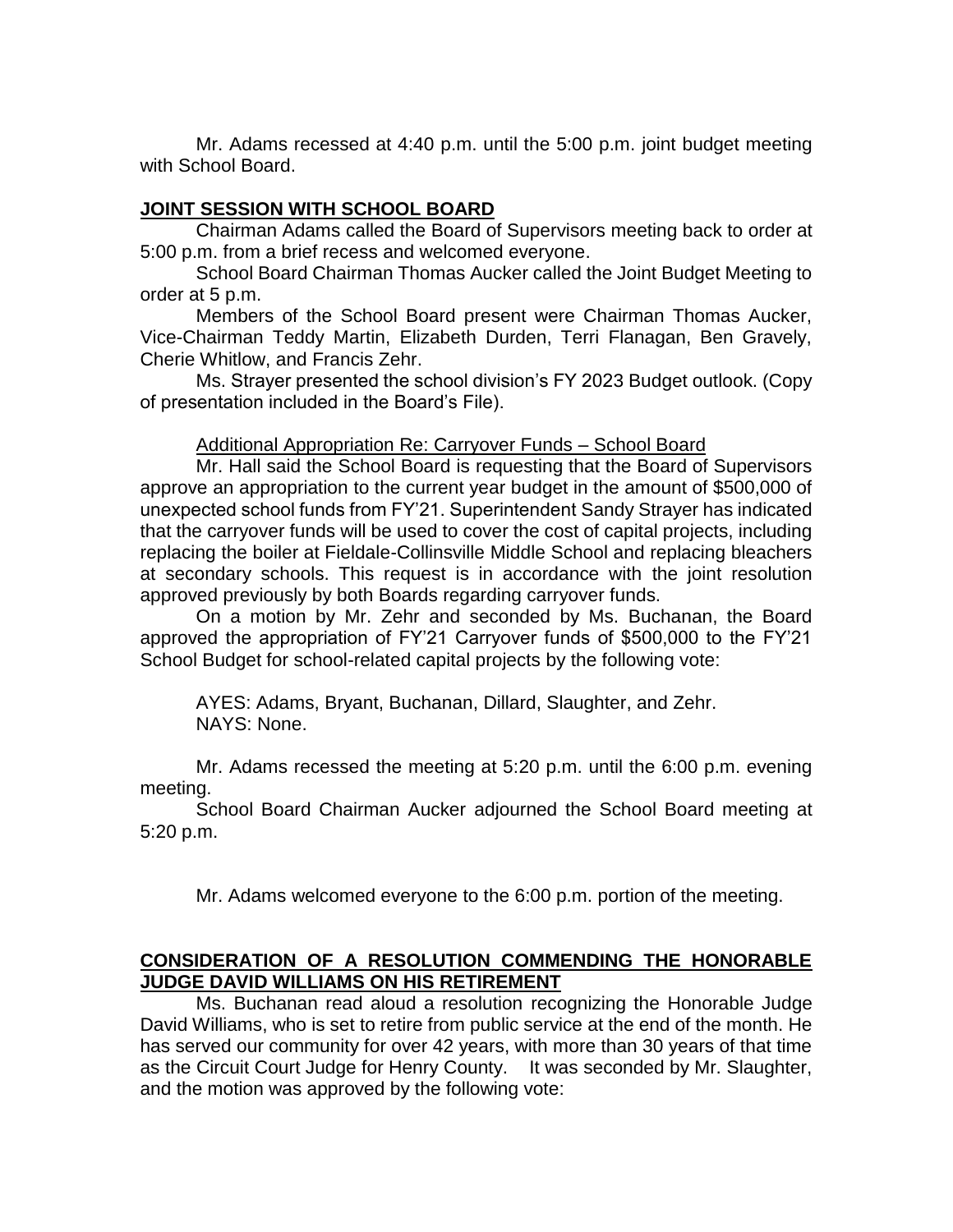AYES: Adams, Bryant, Buchanan, Dillard, Slaughter, and Zehr. NAYS: None.

Judge Williams thanked the Board and County Administration for everything they have done for the court system and said it was an honor to serve.

# **GENERAL HIGHWAY MATTERS**

David Kiser, Assistant Resident Engineer for the Virginia Department of Transportation, updated the Board on general highway matters.

# **PUBLIC HEARING – REZONING APPLICATION R-22-04-WAYNE A. WILLARD/TWIN OAK PROPERTIES, LLC**

Mr. Clark said the property is located in front of 51 Sandy River Road in the Iriswood District. The Tax Map number is 56.1/8D. The applicant is requesting the rezoning of approximately 1.05-acres from Suburban Residential District S-R to Commercial District B-1. The applicant intends to develop commercial self-storage units on the property.

Mr. Adams opened the public hearing at 6:09 p.m. There being no one present who wished to speak, Mr. Adams closed the public hearing at 6:09 p.m.

On a motion by Mr. Dillard and seconded by Mr. Zehr, the Board approved the rezoning request by the following vote:

AYES: Adams, Bryant, Buchanan, Dillard, Slaughter, and Zehr. NAYS: None.

# **DISCUSSION OF HENRY COUNTY MAGISTERIAL DISTRICT REDISTRICTING**

Mr. Hall said Article VII, Section 5 of the Virginia Constitution requires that every 10 years following the release of the decennial Census, reapportionment of the magisterial districts must occur. This process aims to balance the represented population of each district to within 5% of the median. A committee was formed to evaluate the options available to balance the districts. Members of the committee were County Attorney George Lyle, General Registrar Dawn Stultz-Vaughn, Planning, Zoning, and Inspections Director Lee Clark, Public Information Officer Brandon Martin, GIS Manager Jason Gardner, and the County Administrator Tim Hall. Mr. Clark made a presentation to the Board of the committee's recommendations (Copy included in the Board's file).

On a motion by Mr. Slaughter and seconded by Mr. Zehr, the Board set a public hearing for March 22, 2022, at 6 p.m. to consider adopting these changes to the magisterial boundaries by the following vote: